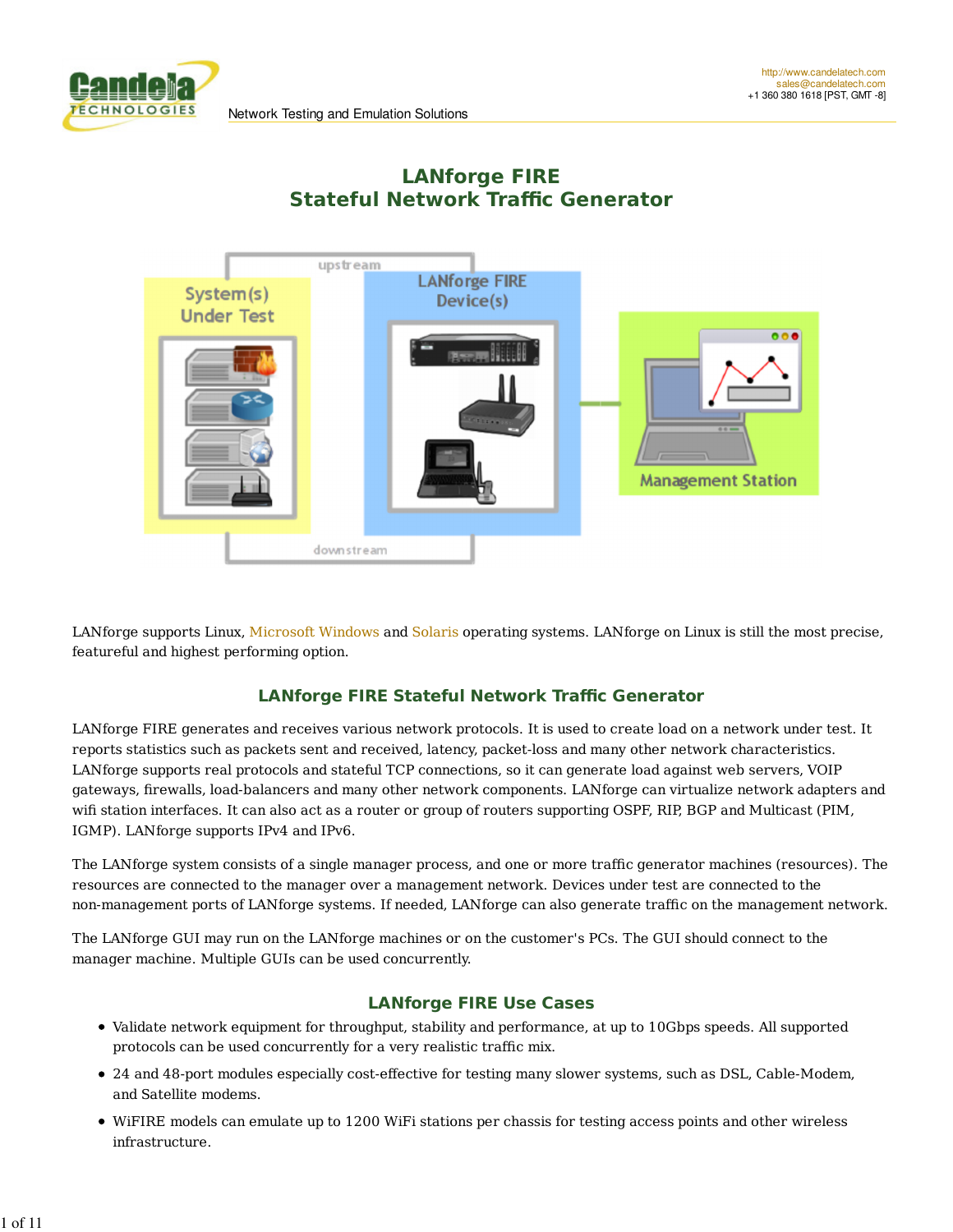- VOIP Call generation can be used to load SIP gateways and other VOIP infrastructure. It can report various statistics, including PESQ quality scores.
- HTTP, HTTPS, FTP and similar load generation can be used to test web servers, load balancers, and related equipment.
- LANforge can support 50,000+ concurrent stateful TCP connections, so it can be used to test firewalls, routers, and other equipment that pays close attention to higher level protocols.

### **LANforge FIRE Protocols & Connections**

- Supports real-world protocols: (Benchmarked on high-end Candela Technologies-supplied hardware) Layer 2: Raw-Ethernet
	- PPP: Supports PPPoE interfaces
	- Layer 3: Armageddon accellerated UDP/IP (9.99 Gbps+ with 1514 byte frames on 10 GE; 990 Mbps, 81,800 pps on GigE; both symmetrical and bidirectional, sending to self (2 ports))  $*$
	- Layer 3: UDP/IP (6 Gbps+ bi-directional, 3 streams, 24k byte PDUs, 1500 MTU, 10G, to self, some drops)
	- Layer 3: UDP/IPv6 (6 Gbps+ bi-directional, 3 streams, 24k byte PDUs, 1500 MTU, 10G, to self, some drops)
	- Layer 3: IGMP Multicast UDP (500+ receivers)
	- Layer 3: IGMP Multicast UDP over IPv6 (500+ receivers)
	- Layer 3: Stateful TCP/IP (9.8Gbps+ on wire, 9.3Gbps goodput, bi-directional with 24K byte writes, 30 streams, 1500 MTU, 10G, to self)
	- Layer 3: Stateful TCP/IPv6 (9.8Gbps+ on wire, 9.1Gbps goodput, bi-directional with 24K byte writes, 30 streams, 1500 MTU, 10G, to self)
	- Layer 3: Stateful SCTP/IP (850Mbps, bi-directional, 3 streams. No hardware offload exists, CPU bound.)
	- Layer 3: Stateful SCTP/IPv6 (850Mbps, bi-directional, 3 streams. No hardware offload exists, CPU bound. Requires global-scope IPv6 addresses.
	- Layer 4: FTP
	- Layer 4: SFTP
	- $\circ$  Layer 4: HTTP (9 Gbps+ download, 65,000+/13,000+ Requests per Second, 6,000+ concurrent connections)
	- Layer 4: HTTPS (1 Gbps+ download)
	- Layer 4: SCP
	- Layer 4: TFTP (1400+ concurrent connections, ~1Gbps throughput)
	- Layer 4: TELNET
	- Layer 4: DNS (Used and Reported by most Layer 4 traffic types)
	- Layer 4: PING (via integrated script)
	- Layer 4: VoIP Call Generator (SIP, RTP, RTCP, PESQ/MOS), 1000+ calls per machine. \*
	- $\circ$  File-IO: NFS 17+Gbps (dual 10G NICs, mostly reading), 1000+ virtual clients.
- Supports over 50,000 concurrent TCP connections on a single high-end machine with appropriate licenses. Base license includes 1000 concurrent connections. Supports around 2000 concurrent Layer 4, UDP and other connection types. \*
- Supports real-world compliance with ARP protocol.
- Supports ToS (QoS) settings for TCP/IP and UDP/IP connections.
- Utilizes libcurl for FTP, SFTP, TFTP, SCP, TELNET, HTTP and HTTPS (SSL) protocols.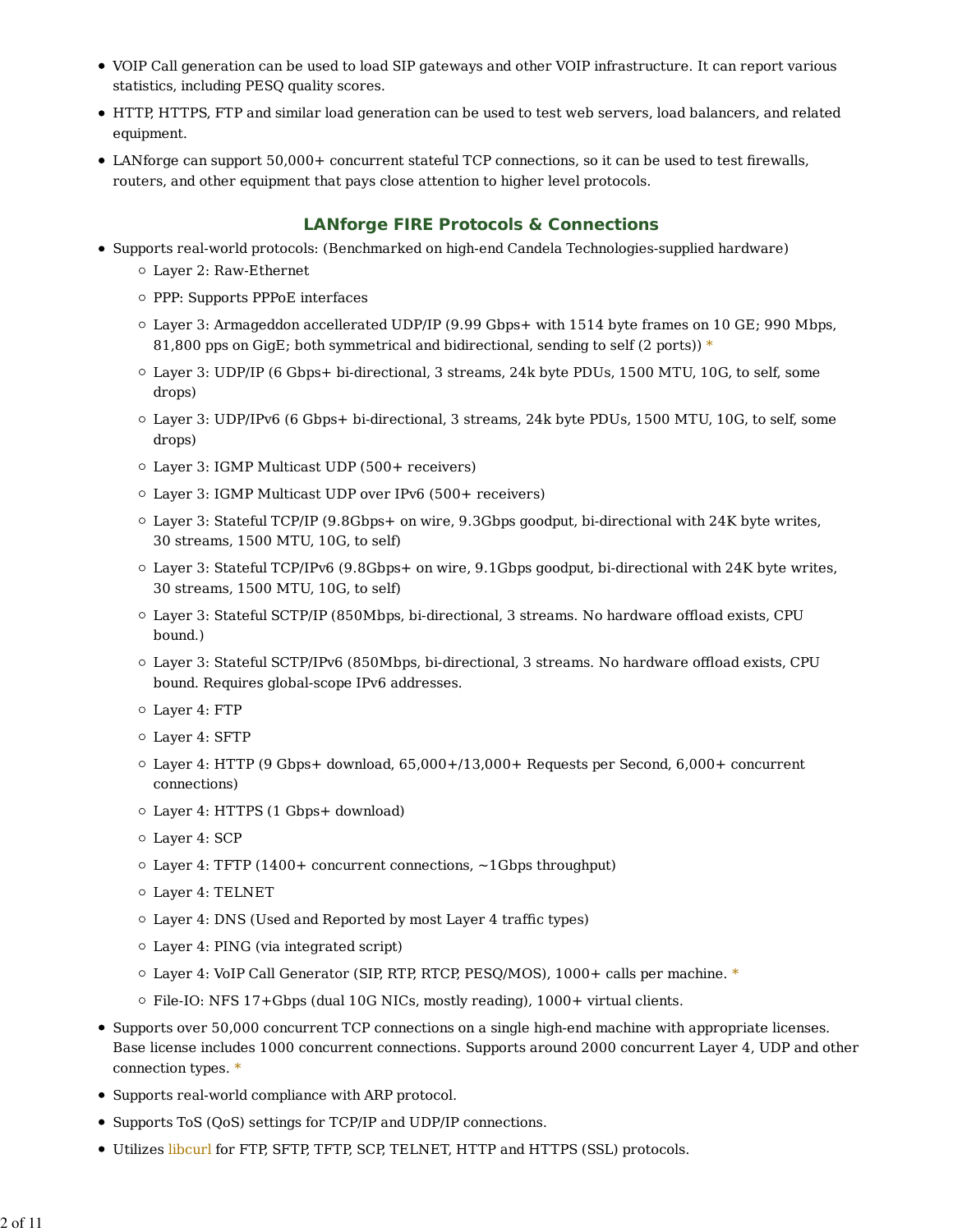- Supports file system test endpoints (can be used for NFS, NFSv4, SMB, and iSCSI file systems too!). Can emulate 1000+ CIFS and/or NFS clients with unique mount points, IPs, MACs, etc  $*$
- Supports custom and command-line programs, like nmap and ping.
- Custom packet builder interface allows hand crafting of headers and payloads. Headers supported at Layer 2 include ARP, SNAP/LLC, 802.1Q, 802.1QinQ and MPLS. Some Layer 3 protocol headers supported include IP, IPX, UDP, TCP, ICMP, IGMP, IP-ENCAP, RDP, IPinIP and IPv6 protocols.
- Uses publicly available Linux, Windows and Solaris networking stack for increased standards compliance.
- Supports 20 or more physical data-generating Ethernet ports per 2U LANforge chassis.
- Emulates over 2000 unique machines with one physical interface with the MAC-VLAN feature! \*
- Supports over 2000 802.1Q VLANs.\*
- Supports PPPoE, including automated creation and deletion of the PPP interfaces
- Supports 802.11a/b/g/n/AC with WiFIRE feature set (see below.)

#### **LANforge FIRE Reporting**

- Comprehensive traffic reports include: Packet Transmit rate, Packet Receive rate, Packet Receive Drop %, Transmit Bytes, Receive Bytes, Latency, various Ethernet driver level counters, and much more.
- Supports generation of reports that are ready to be imported into your favorite spread-sheet.
- Allows packet sniffing and network protocol decoding with the integrated Wireshark protocol sniffer.

#### **Management & Platform Support**

- Comprehensive management information detailing all aspects of the LANforge system including machine statistics, test cases, and Ethernet port statistics.
- The LANforge Management GUI manages the LANforge systems and may be run locally on the LANforge system or over the network.
- The GUI can manage multiple units, tests, and testers simultaneously.
- The GUI is supported on Linux, Windows, Solaris, and other operating systems.
- Supports scriptable command line interface (telnet) which can be used to automate test scenarios. Perl libraries and example scripts are also provided!
- LANforge testing software supported on Linux, Microsoft Windows and Solaris.
- Automatic discovery of LANforge systems simplifies maintenance of LANforge test equipment.
- The modular architecture that allows you to leverage your existing LANforge investment as your need for capacity increases.
- LANforge FIRE feature set may be combined with LANforge ICE to provide background traffic for more realistic testing.

#### **LANforge VoIP/RTP Call Generator Feature Highlights**

- SIP protocol used for call management. \*
	- $\circ$  SIP/UDP supported.
	- $\circ$  Can use directed mode, where VoIP phones call directly to themselves.
	- $\circ$  Can also use Gateway mode where the VoIP phones register with a SIP gateway.
	- $\circ$  SIP authentication is supported.
- RTP protocol used for streaming media transport, and supports the following CODECS. More codecs may be supported in the future.
	- G.711u: 64kbps data stream, 50 packets per second
	- G.729a: 8kbps data stream, 50 packets per second
	- $\circ$  Speex: 16kbps data stream, 50 packets per second (Linux ONLY)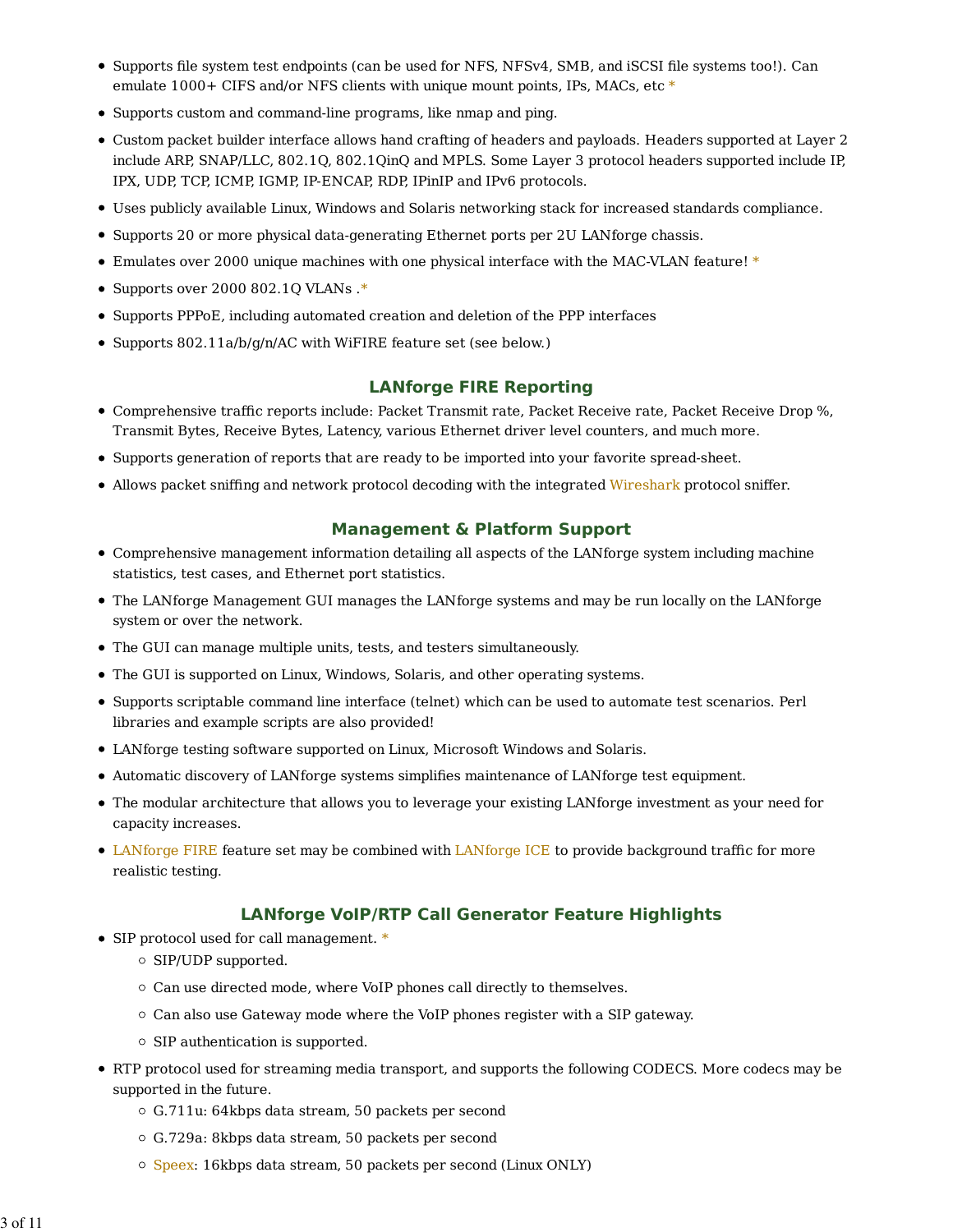- G.726-16: 16kbps data stream, 50 packets per second
- G.726-24: 24kbps data stream, 50 packets per second
- G.726-32: 32kbps data stream, 50 packets per second
- G.726-40: 40kbps data stream, 50 packets per second
- $\circ$  NONE: A messaging-only configuration is now supported
- Supports PESQ automated voice quality testing.
- RTCP protocol used for streaming media statistics
- Each LANforge VoIP/RTP endpoint can play from a wav file and record to a separate wav file. Almost any sound file can be converted to the correct wav file format with tools bundled with LANforge. Sample voice files are included.
- Support for 1000 or more emulated VoIP phones per machine (hardware dependent).
- LANforge VoIP/RTP endpoints can call other LANforge endpoints or third party SIP phones like Cisco and Grandstream. Third party phones can also call LANforge endpoints and hear the WAV file being played.

### **LANforge WiFIRE 802.11a/b/g/n/AC Stateful Traffic Generator**

- Useful for testing Wireless Access Points and deployments.
- Can emulate up to 200 802.11a/b/g/n wireless client stations (Virtual STAs) per a/b/g/n radio, and up to 64 per /a/b/g/n/AC radio.
- Each radio can run on only a single frequency at a time. So, all stations on a radio must be able to connect to an AP on the same channel.
- Each Virtual STA can be associated with a particular Access Point (AP).
- Each Virtual STA can be set to a specific protocol (/a, /b, /g, /n, /AC) or be told to use the best option available.
- For 802.11n and AC, HT-40 can be disabled.
- For all protocols, the rates can be specified or left auto.
- AMPDU density and factor can be modified for 802.11n stations.
- Each Virtual STA has unique MAC address, IP address and routing table.
- 128bit WEP, WPA, WPA2 (PSK) and related wpa\_supplicant authentication methods supported.
- Advanced authentication support includes: 802.1x, 802.11u, HotSpot 2.0, EAP-TLS, EAP-TTLS with MSCHAPv2, EAP-SIM, EAP-AKA, etc.
- Supported standards include: 802.11r (OTA and over DS), 802.11w
- Supports **all** LANforge FIRE stateful traffic generation features, including HTTP, TCP, UDP, TCPv6, UDPv6, VOIP (SIP, RTP)  $*$  and more.
- Supports bridge mode where wired Ethernet traffic can connect to the wired port on the LANforge an have their traffic sent onto the wireless network. This allows third-party traffic generators to be used. Each MAC address is associated with a single WiFi station in LANforge. With release 5.2.2, traffic can be bridged by IP address as well.

### **LANforge NetReplay & Backtrack Feature Highlights**

- Using a combination of the LANforge FIRE traffic generation and LANforge ICE network emulation, LANforge supports capture and replay of Ethernet packet streams.
- Capture protocol can be converted to standard 'libpcap' format for use with other tools such as Wireshark and tcpdump.
- Capture has been benchmarked at 1Gbps bi-directional on high-end hardware using 6TB RAID configuration.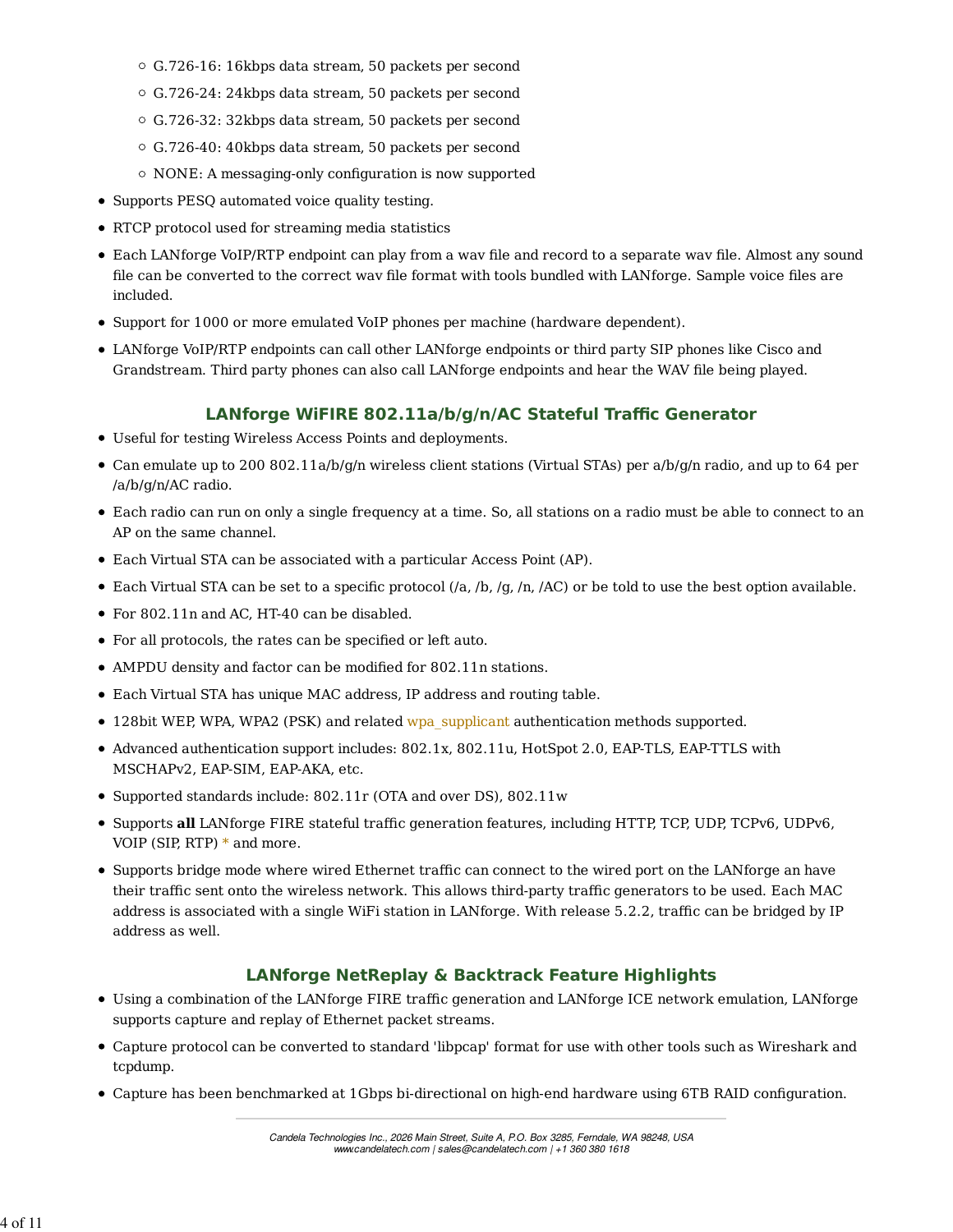### **LANforge FIRE Systems**

LANforge FIRE is often customized to a customer's specifications. In particular all of the LANforge ICE Network Emulation feature set is available. Some standard systems are listed below, but please contact sales@candelatech.com to discuss your requirements in detail and for a customized quote.

| Gigabit in a Box:<br>CT502-1G                    | Simulate up to 250 ethernet devices with unique MAC, IP Address and routing table<br>over 6 physical ports with gigabit traffic generation. Excellent for testing routers and<br>firewalls that monitor traffic flows.                                                                              | <b>HTML</b><br><b>PDF</b> |
|--------------------------------------------------|-----------------------------------------------------------------------------------------------------------------------------------------------------------------------------------------------------------------------------------------------------------------------------------------------------|---------------------------|
| 802.11a/b/g/n<br>WiFi:<br>CT521-400              | Simulate up to 400 802.11a/b/g/n Wireless Stations in one small system (200 per<br>radio). Each Virtual Station device has it's own IP address, IP port space, MAC<br>address and routing table. Excellent for testing Access Points and other WiFi<br>networks.                                    | <b>HTML</b><br><b>PDF</b> |
| VoIP Call<br>Generator:<br>CT505-30              | Generate up to 30 concurrent SIP calls with RTP. Excellent for testing SIP gateways,<br>routers and QoS configurations. Includes optional PESQ module that provides<br>automated perceptive quality scoring for the individual calls.                                                               | <b>HTML</b><br><b>PDF</b> |
| 10 Gigabit<br>Generator:<br>CT503-10G            | Generate and receive 10 Gbps of traffic with a single system. The CT503-10G is<br>configured with two 10 Gigabit Fiber interfaces. This system is excellent for testing<br>multi-port high-speed networks.                                                                                          | <b>HTML</b><br><b>PDF</b> |
| 48-port Last-Mile<br>Traffic Generator:<br>CT570 | Generate and receive up to 2 Gbps of traffic across 48 10/100 ethernet interfaces<br>utilizing a single LANforge machine and a 48-port managed ethernet switch. This<br>system is excellent for testing DSL, Cable Modem, and other networks with a large<br>number of lower-speed network devices. | <b>HTML</b><br><b>PDF</b> |

Candela Technologies Inc., 2026 Main Street, Suite A, P.O. Box 3285, Ferndale, WA 98248, USA www.candelatech.com | sales@candelatech.com | +1 360 380 1618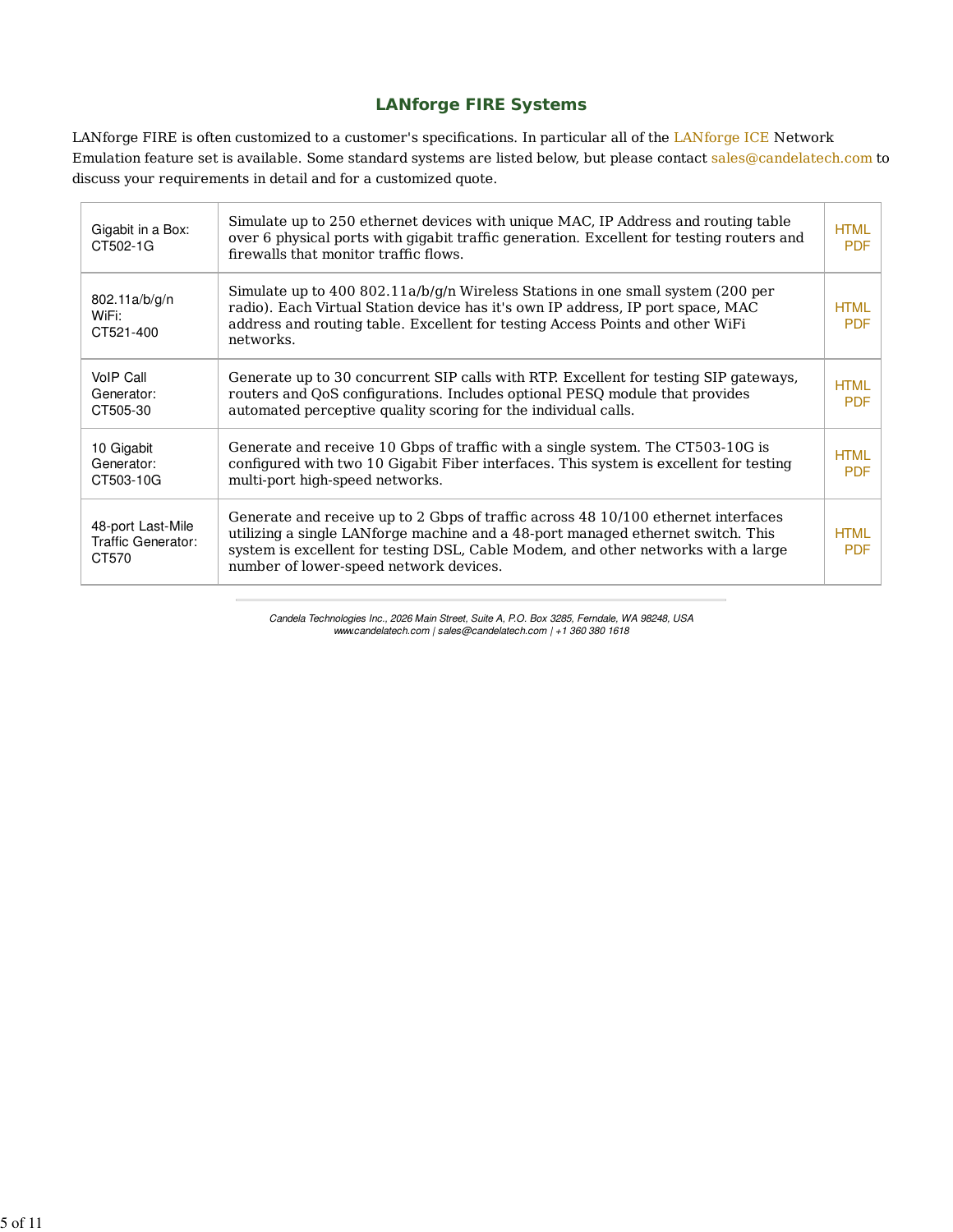# **LANforge ICE WAN/Network Emulator**



LANforge supports Linux, Microsoft Windows and Solaris operating systems. LANforge on Linux is still the most precise, featureful and highest performing option.

LANforge ICE is a network emulator. It can add impairments in a controlled and reproducible manner to aid in testing applications and network equipment that must operate over a network. LANforge supports many impairments: latency, bandwidth, jitter, packet loss, packet reordering and more. It can act as a layer-2 pass-through device for easy insertion into the system under test. It also supports 802.1Q VLANs, router emulation, bridges and other network elements for more advanced emulation needs. Emulation speeds range from 10bps to 5Gbps, and some systems support more than 48 concurrent emulations.

Some users may want to simulate an entire LAN or WAN network. LANforge ICE supports this with it's Netsmith feature. Netsmith is a click-and-drag virtual network builder. It supports Bridges (switches) including spanning tree protocol, as well as OSPF, BGP, RIP and multicast routers. IPv4 and IPv6 routing protocols are supported, and the bridge will handle any Ethernet frame. LANforge is running real router and bridge software, so it can exchange messages with external equipment to populate routes and set up spanning trees. A screenshot from a Netsmith virtual router & emulation setup is found here.

### **LANforge ICE Use Cases**

- Verify applications can run over WAN (wide area network) before migrating applications to remote data center. For a small cost up front, serious problems can be found in the lab before the customer sees them. Typical impairments would be delay (latency), bandwidth constraint, jitter and packet loss. Corruptions, packet reordering and complete link loss can also be applied.
- Affordably test multi-player games and other interactive real-time group applications. 48-port systems are available for around \$1000 per port. Impairments include packet loss, delay, jitter, bandwidth constraint, and NAT (network address translation) emulation.
- Test streaming media CODECs and network stacks in a controllable manner. LANforge can emulate delay, jitter, packet loss, packet duplication, packet reordering and corruptions. All of these must be handled for streaming media based on UDP, for instance.
- Test LAN (local area network, typically Ethernet) based applications for adverse network conditions. LANs are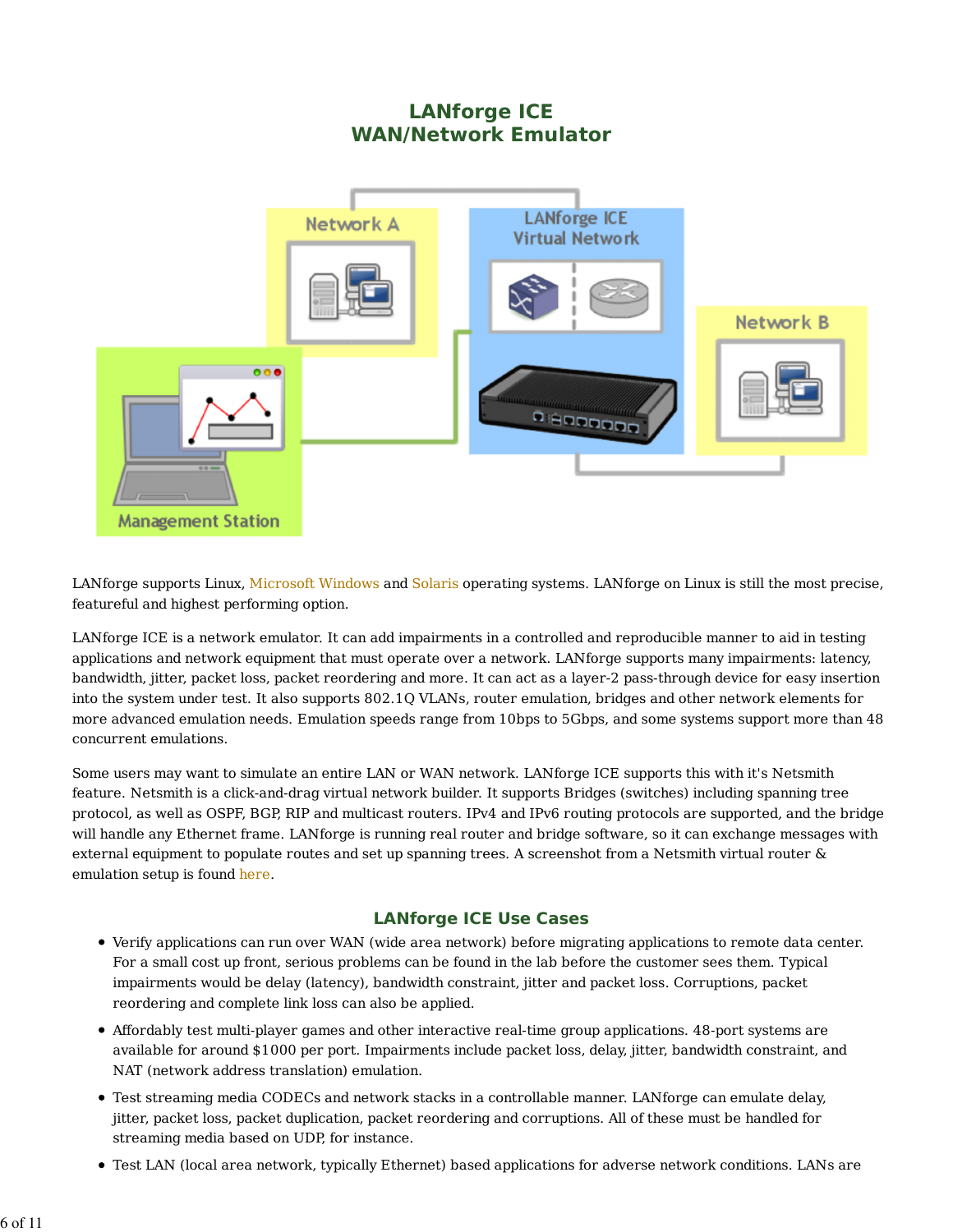normally fast and clean, but that just makes it harder to test for rare network problems. LANforge can drop, reorder, duplicate and corrupt packets. It can also generate realistic background traffic with the LANforge FIRE feature set.

- Verify data-replication services can function properly over degraded networks. LANforge can drop, reorder, and corrupt packets.
- Verify WAN accelerators and other data-compression tools provide the advertised improvements for your particular data flows. LANforge can limit bandwidth, add delay, and display actual throughput.
- Simulate large complicated networks. LANforge supports virtual routers, switches, multi-hop networks and more. Protocols supported include spanning-tree for switches and OSPF, BGP, RIP, IGMP, an PIM (Multicast) for routers.
- Do specific application testing by impairing only a certain subset of packets using the WanPath feature. Filters can be applied to almost any type of packet, including ARP, SIP, DNS, etc.

### **Standard Features**

- General purpose WAN and Network impairment emulator: Validates stability and functionality of devices and programs over a wide variety of network conditions.
- Able to simulate DS1, DS3, OC-3, OC-12, OC-24, OC-48, GigE, DSL, CableModem, Satellite links and other rate-limited networks, from 10bps up to 5 Gbps speeds (full duplex).
- Can modify various network attributes including: network-speed, latency, jitter, packet-loss, packet-reordering, and packet-duplication.

### **Advanced Features**

- Supports Packet corruptions, including bit-flips, bit-transposes and byte-overwrites.
- Supports WanPath feature to allow configuration of specific behaviour between different IP subnets or MAC addresses using a single pair of physical interfaces. \*
- WanPaths can also impair packets based on an arbitary filter that is created using the powerful and well documented tcpdump filter syntax. \*
- Supports WAN emulation across virtual 802.1Q VLAN interfaces for more efficient use of valuable physical network interfaces.
- Supports routed and bridged mode for more flexibility in how your configure your network and LANforge ICE. Virtual routers can be configured with the Netsmith tool. Supported routing protocols include: static, OSPF, RIP, OLSR, BGP, and Multicast (PIM, IGMP). Most protocols support both IPv4 and IPv6. LANforge ICE on Windows and Solaris supports only bridged mode currently.
- Supports 'WAN-Playback' allowing one to capture the characteristics of a live WAN and later have LANforge ICE emulate those captured characteristics. The playback file is in XML format, and can be easily created by hand or with scripts. The LANforge ICEcap tool can be used to probe networks and automatically create the XML playback file.
- Allows packet sniffing and network protocol decoding with the integrated Wireshark protocol sniffer.

### **Management & Platform Support**

- Comprehensive management information detailing all aspects of the LANforge system including machine statistics, test cases, and Ethernet port statistics.
- The LANforge Management GUI manages the LANforge systems and may be run locally on the LANforge system or over the network.
- The GUI can manage multiple units, tests, and testers simultaneously.
- The GUI is supported on Linux, Windows, Solaris, and other operating systems.
- Supports scriptable command line interface (telnet) which can be used to automate test scenarios. Perl libraries and example scripts are also provided!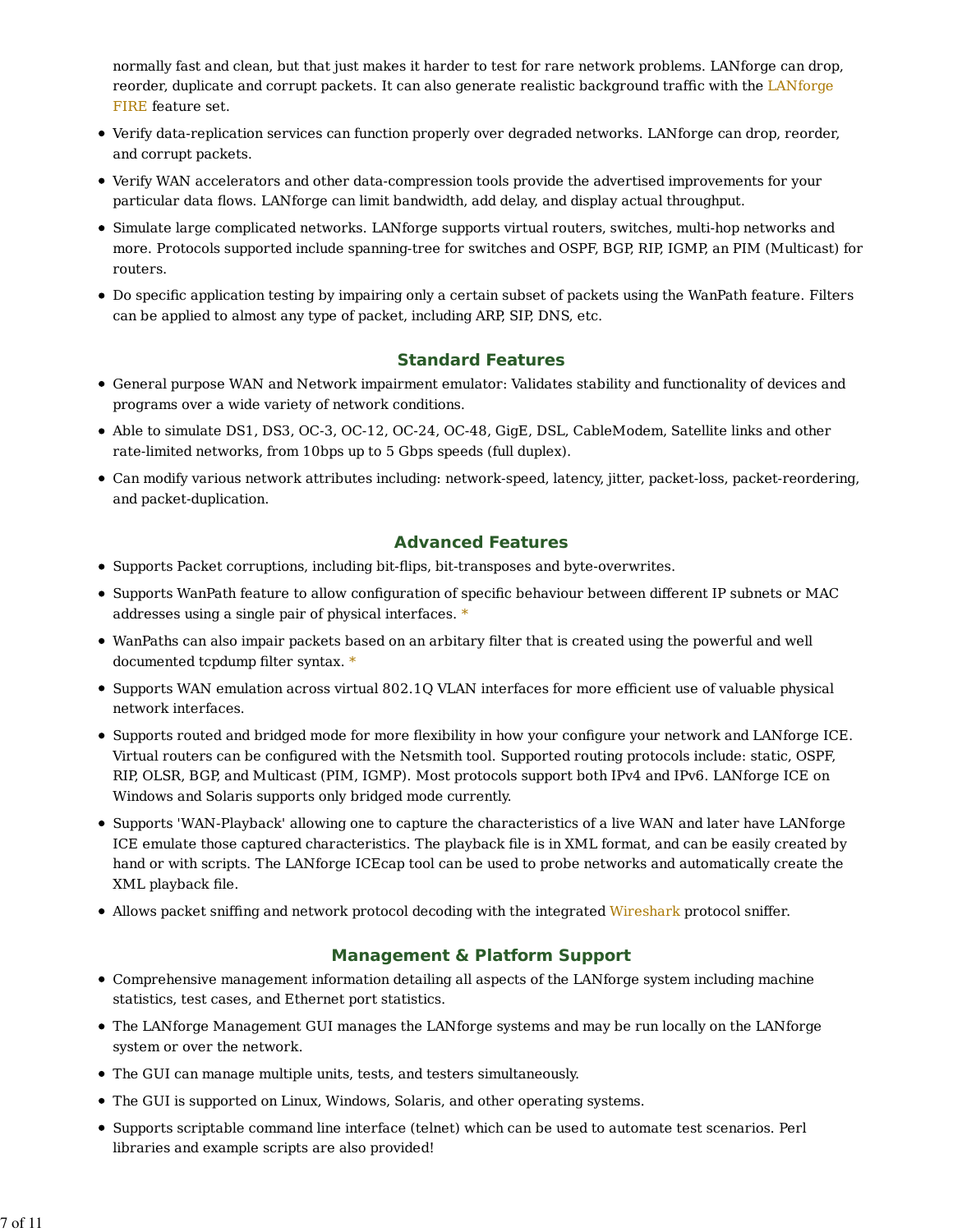- LANforge testing software supported on Linux, Microsoft Windows and Solaris.
- Automatic discovery of LANforge systems simplifies maintenance of LANforge test equipment.
- The modular architecture that allows you to leverage your existing LANforge investment as your need for capacity increases.
- LANforge FIRE feature set may be combined with LANforge ICE to provide background traffic for more realistic testing.

#### **Deployment Options**

- Rackmount systems are available for lab environments.
- All-in-one Netbooks, Laptops, small and silent appliances are also available.
- Implements a modular architecture that supports clustering and allows you to leverage your existing LANforge investment as your need for capacity increases.
- Ethernet hardware bypass option allows LANforge to be deployed in networks with high availability requirements.
- Additional RAM, storage and other upgrades are available.

#### **Virtual Network Builder**

LANforge Netsmith is a drag-and-drop virtual network builder. It can support virtual routers, emulated network links, bridges (switches), virtual and physical interfaces, and more. When using routers, it supports static, OSPF, BGP, Multicast (IGMP, PIM) and other protocols for IPv4 and IPv6. LANforge FIRE stateful traffic generating connections and LANforge ICE network emulations are easily placed in the virtual networks. The virtual routers can connect to external routers and other network elements for easy integration into your network.

- Emulates networks of arbitrary complexity using real-world routing protocols by integrating with the XORP router daemon.
- Supports IPv4 and IPv6 static routing.
- Supports IPv4 and IPv6 OSPF routing.
- Supports IPv4 and IPv6 multicast routing.
- Supports basic RIP, OLSR, and BGP routing protocol features.
- Supports Ethernet bridges (switches), including spanning tree protocol (STP).
- The virtual interfaces are 'real', so you can configure them like normal network interfaces and use sniffers and other tools on the individual interfaces.
- Virtual router interconnections can be associated with LANforge ICE network emulations.
- Interfaces can be associated with LANforge FIRE stateful traffic generation connections.
- See the LANforge FIRE and LANforge ICE and cookbook for examples of how Netsmith works.

#### **LANforge ICEcap Network Probe Feature Highlights**

- The LANforge ICEcap tool can probe a network and save the probed latency, packet loss and other values to an XML file that can be replayed by the LANforge ICE WAN emulator. This allows for realistic WAN emulations based on real-world networks.
- LANforge ICEcap currently supports Linux and Windows.

#### **LANforge ICE Systems**

LANforge ICE is often customized to a customer's speficications. In particular all of the LANforge FIRE Network Traffic Generation feature set is available. Some standard systems are listed below, but please contact sales@candelatech.com to discuss your requirements in detail and for a customized quote.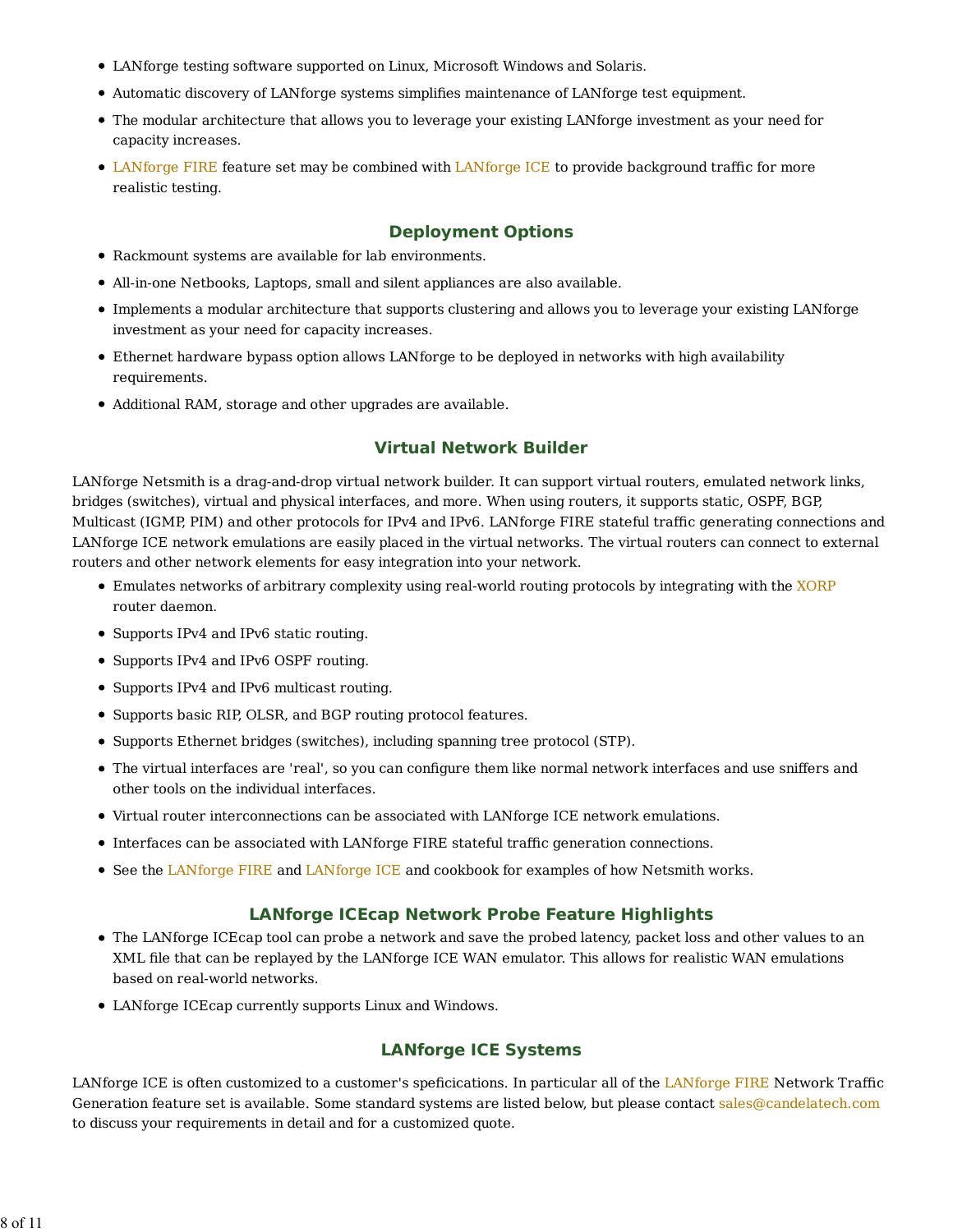| Appliance:<br>CT920             | One network appliance supporting 0-45 Mbps WAN emulation. A separate machine running<br>the LAN forge GUI manages the appliance.                                                                                                                             | <b>HTML</b><br><b>PDF</b> |
|---------------------------------|--------------------------------------------------------------------------------------------------------------------------------------------------------------------------------------------------------------------------------------------------------------|---------------------------|
| Appliance:<br>CT922             | One network appliance supporting 0-155 Mbps WAN emulation. A separate machine<br>running the LAN forge GUI manages the appliance.                                                                                                                            | <b>HTML</b><br><b>PDF</b> |
| Gigabit<br>Rackmount:<br>CT963  | A 1U rackmount appliance supporting 0-1 Gbps WAN emulation that is managed locally or<br>with a separate machine. (GigE Fibre interface available.)                                                                                                          | <b>HTML</b><br><b>PDF</b> |
| 10 Gigabit:<br>CT966            | A 1U 64-bit rackmount appliance supporting 0-5 Gbps WAN emulation that is managed<br>locally or with a separate machine. 12 GB RAM included to support higher latencies. Dual<br>port 10 Gigabit Fibre NIC installed. (10 GigE copper interfaces available.) | <b>HTML</b><br><b>PDF</b> |
| 48-WAN<br>Emulator:<br>CT970-48 | A 1U high-end rackmount appliance and one managed ethernet switch combined to support<br>48 unique WAN emulations. May be managed locally or with a separate machine. Great for<br>testing MMOG and game testing in QA test houses!                          | <b>HTML</b><br><b>PDF</b> |

## **More LANforge ICE Resources**

- Videos
- LANforge GUI Users Guide
- Common configurations and prices

Candela Technologies Inc., 2026 Main Street, Suite A, P.O. Box 3285, Ferndale, WA 98248, USA www.candelatech.com | sales@candelatech.com | +1 360 380 1618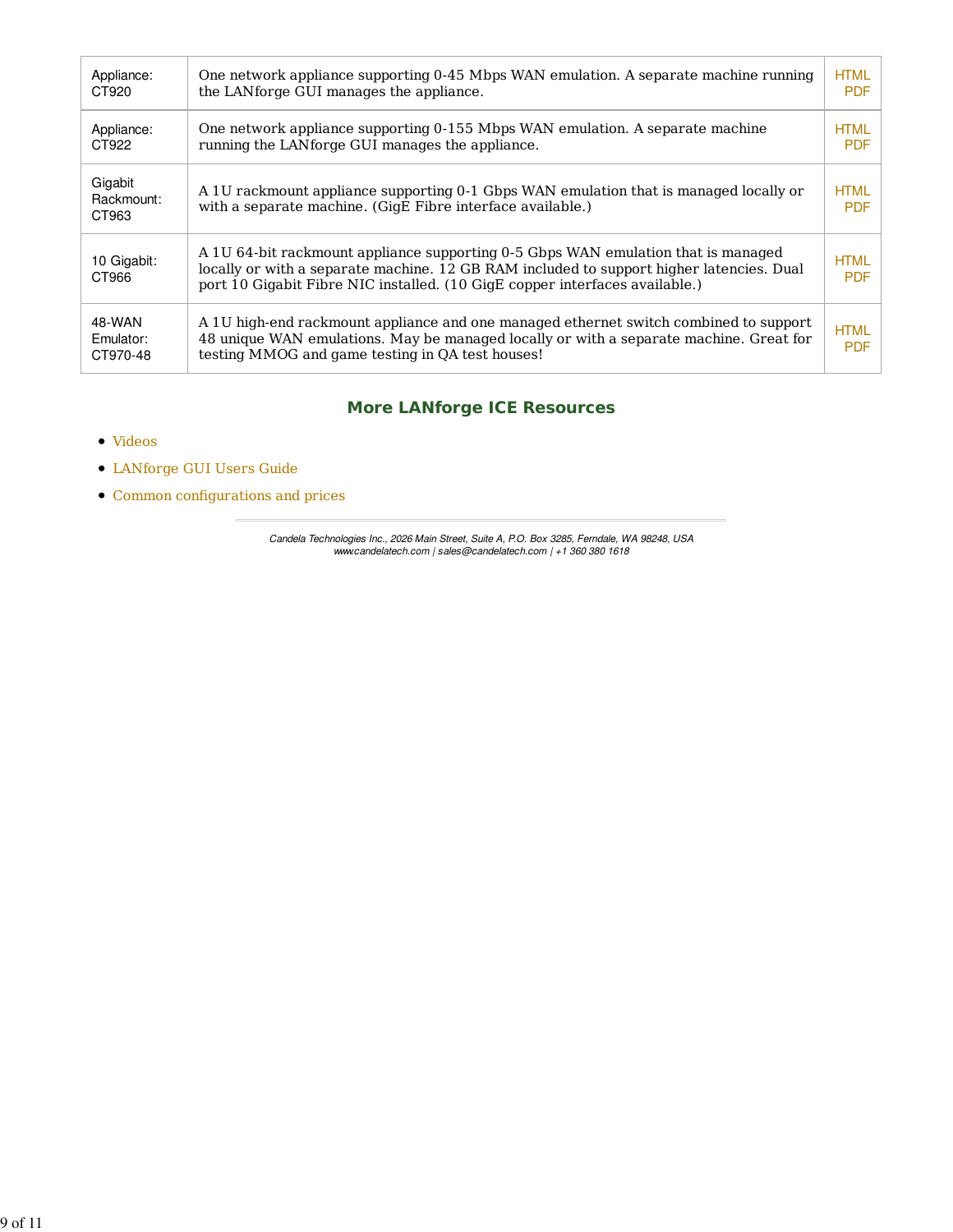### **LANforge on Microsoft Windows**

LANforge supports Microsoft Windows operating systems, but Linux is still the preferred platform for advanced features and higher stability, performance and precision. More functionality and improved performance may be ported to Windows in the future, so please ask if there are features that are of particular interest to you.

Some features currently supported on Windows:

- Layer 2: Raw-Ethernet
- Layer 3: IPv4: UDP, TCP, Custom UDP, Custom TCP
- Layer 3: IPv6: UDP, TCP (XP only, not available on Vista currently)
- Layer 4+: HTTP, HTTPS (SSL), FTP, VoIP (SIP, RTP), File-IO (CIFS, etc.)
- Display of interface (adapter) related statistics and settings
- LANforge ICE WAN emulator is supported up to at least 10 Mbps
- Custom packet builder interface allows hand crafting of headers and payloads. Headers supported at Layer 2 include ARP, SNAP/LLC, 802.1Q, 802.1QinQ and MPLS. Some Layer 3 protocol headers supported include IP, IPX, UDP, TCP, ICMP, IGMP, IP-ENCAP, RDP and IPinIP.
- For detailed information on specific features, please contact Candela Technologies or your sales representative

Some features currently **NOT** supported on Windows:

- Layer 3: IPv6 on Vista (Supported on XP)
- Armageddon UDP packet generator
- PPPoE, PPP/T1
- LANforge WiFIRE 802.11a/b/g/n/AC client emulation.
- Virtual interfaces (802.1Q, MAC-VLANs)
- Virtual routers and routed mode for LANforge ICE WAN emulator.
- Configuration of interfaces (adapters) through LANforge. You can configure the interfaces through the normal Windows tools instead.
- For detailed information on specific features, please contact Candela Technologies or your sales representative.